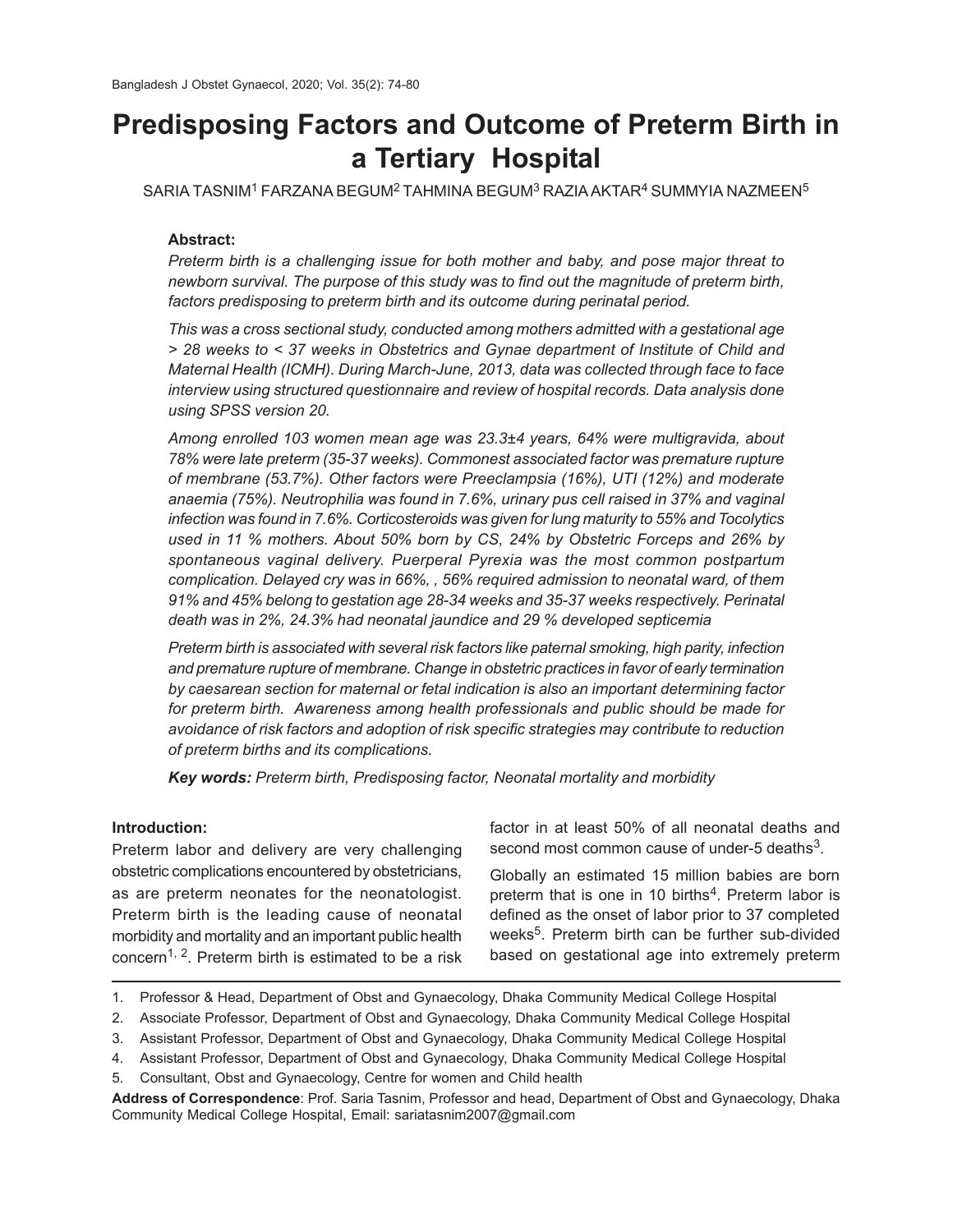(<28 weeks), very preterm (28 - <32 weeks), moderate preterm (32 - 33 completed weeks of gestation) and late preterm or near term (34-36 weeks)  $6, 7$ . Majority of preterm births (85%) occur in Asia and Sub Saharan Africa and over 80% of the global neonatal deaths annually are due to complications related to preterm birth $^8$ . Bangladesh ranked 7<sup>th</sup>among the top 10 countries for high preterm births with 19% births occurring before 37 weeks of gestation <sup>9</sup>.In a study from India incidence of preterm labor was reported as 23.3%  $^{10}$ .

There is a rising trend of premature birth worldwide because of multiple factors. One of the primary reason for this is increased frequency of multiple births due to assisted reproductive techniques  $(ART)$ <sup>11</sup>. The other risk factors include more working mothers, increasing age of pregnancy and underlying health problems in the mother like increased psychological stress<sup>12</sup>. There is also changes in obstetric practices. Because of medically indicated labor induction and caesarean delivery, with an increase in provider-initiated preterm births in moderate and late preterm infants who would not have otherwise been born preterm<sup>13</sup>, most of the increase in iatrogenic preterm births has occurred at late preterm gestation (34-36 weeks) among highrisk pregnancies and these increase in preterm birth have been accompanied by declines in stillbirth and neonatal death rates<sup>11.</sup> With the advancement of neonatal care the benefits of preterm labour is likely to be more than the expectant management in late preterm pregnancy<sup>11</sup>

This current study was done with the objectives of exploring the socio-demographic, medical and obstetric characteristics of mothers associated with preterm birth and its immediate consequences.

#### **Method:**

This was a cross sectional study conducted at Obstetrics and Gynae inpatient department of Institute of Child and Mother Health between March to June 2015. Mothers with 28 to 36 weeks gestation were enrolled consecutively. Gestational age was determined from last menstrual period, clinical records and early ultra sonogram report (within 12 weeks gestation) if available. Severely moribund patients like severe Preeclampsia, shock, APH, convulsion were excluded. Data was collected through face to face interview and reviewing hospital records using structured questionnaire. Follow up

was done up to discharge from hospital. Data analysis was done using SPSS program version 20 and expressed in percentage.

#### **Results:**

During the study period total 103 patients were enrolled. The mean age of them was 23.3±4 years. Majority were multigravida (64%), 64% came from rural areas and 54% completed primary education (Table 1). About 78% were late preterm (35-37 weeks), a quarter of them had history of abortion, and 86% exposed to smoking by husband (Table II).

More than half of them presented with premature rupture of membrane (53.7%), 16% preeclampsia and 12% with urinary tract infection (Table III). Hemoglobin was estimated in 98 patients and 75% of them had severe anemia.Neutrophilia was detected in 44% urinary pus cells were raised in 37%, high vaginal swab C/S found positive culture in 7.6%(Table IV).

Antenatal Corticosteroid was given for lung maturity (up to 36 weeks gestation) in 55% and tocolytics used in 11 % mothers (Table-5). About 50% of baby born by CS, 24% by Forceps, 26% by spontaneous vaginal delivery. Puerperal Pyrexia (85%) was the most common postpartum complication. About 32% required Blood Transfusion Table Table-VI. Table VII shows neonatal outcome. Average birth weight was 2.12 ±0.3 Kg with a range of 1.2 to 2.7 Kg. Delayed cry was in 66%, , 56% required admission to neonatal ward, of them 91% and 45% belong to gestation age 28-34 weeks and 35-37 weeks respectively. Perinatal death was in 2%, 24.3% developed neonatal jaundice and 1.9% had septicemia. Table-VIII shows relationship of gestational age with some parameters. Significant relationship found between birth weight and gestational age, also birth weight and admission in NICU.

| Table-I                                        |
|------------------------------------------------|
| Socio demographic and clinical characteristics |
| $(n=103)$                                      |

| Characters      |                   | $N = 103 (%)$ |
|-----------------|-------------------|---------------|
| Residence       | Rural             | 66 (64.1)     |
|                 | Urban             | 37 (35.9)     |
| Education       | <b>Illiterate</b> | 22(21.4)      |
|                 | Primary           | 56 (54.4)     |
|                 | Secondary         | 25(24.3)      |
| Gestational age | 28-34 weeks       | 23(22.3)      |
|                 | 35-37 weeks       | 80 (77.7)     |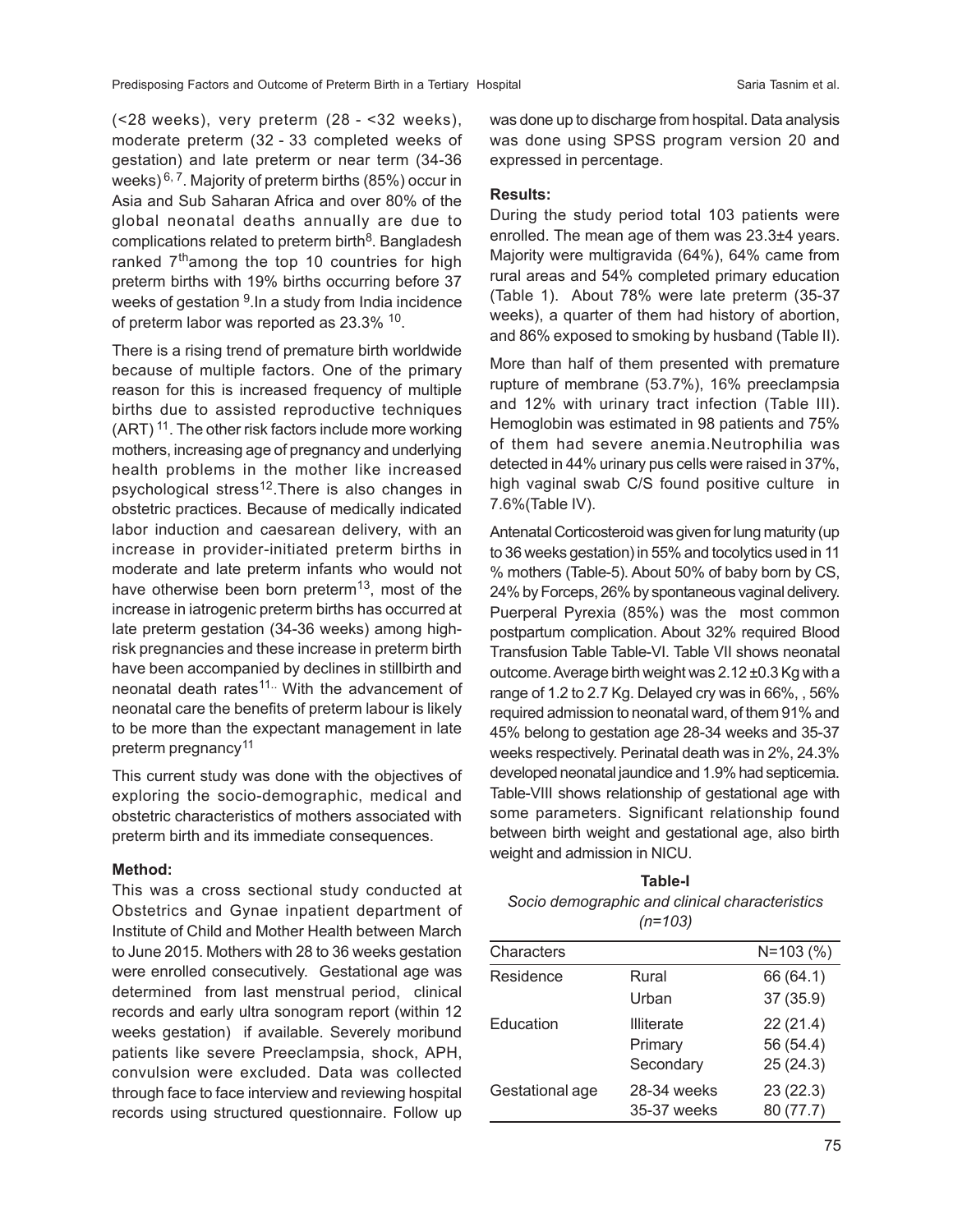| Distribution according to risk factors $n=103$ (%) |                                  |           |  |
|----------------------------------------------------|----------------------------------|-----------|--|
| Parity                                             | Primi                            | 37 (35.9) |  |
|                                                    | Multi                            | 66 (64.1) |  |
| Obstetric history                                  | History of Abortion/MR 26 (25.2) |           |  |
|                                                    | Pre-term labor                   | 3(2.9)    |  |
|                                                    | Stillbirth                       | 4(3.9)    |  |
| Smoking history                                    | Husband smoker                   | 89 (86.4) |  |

**Table-II**

| Table-III                              |
|----------------------------------------|
| Distribution according to Predisposing |
| factors $n=103$ (%)                    |

| PROM (Premature rupture of membrane) 51 (49.5) |          |
|------------------------------------------------|----------|
| Pre-eclampsia                                  | 15(14.5) |
| APH                                            | 3(2.9)   |
| Less fetal movement                            | 5(4.8)   |
| Multiple pregnancy                             | 4(3.8)   |
| Urinary infection                              | 11(10.6) |
| Vaginal infection                              | 2(1.9)   |
|                                                |          |

| <b>Table-IV</b>                                     |
|-----------------------------------------------------|
| Distribution according to Laboratory Investigations |

| Characters                   | No.                      | N(% )     |
|------------------------------|--------------------------|-----------|
| Anaemia (n=98)               | Moderate (10-10.9 gm/dl) | 24 (24.5) |
|                              | Severe (7-9.9 gm/dl)     | 74 (75.5) |
| ТC                           | Normal                   | 53(51.5)  |
|                              | Raised                   | 50(48.5)  |
| DC - Neutrophil count (n=99) | Normal                   | 55(55.6)  |
|                              | Raised                   | 44 (44.4) |
| Urine R/E(Pus cell)          | Normal                   | 65 (63.1) |
|                              | Raised                   | 38 (36.9) |
| Albumin (n=98)               | Positive                 | 36(36.7)  |
|                              | Nill                     | 62 (63.3) |
| $HVS C/S$ growth (n=66)      | Positive                 | 5(7.6)    |
|                              | Normal                   | 61(92.4)  |

#### **Table-V**

*Distribution according to Corticosteroid and Tocolytics use*

| Drugs              | Number | Percentage |
|--------------------|--------|------------|
| Corticosteroid     | 57     | 54.8       |
| Single dose        | 28     | 26.9       |
| Double dose        | 29     | 24.1       |
| <b>Tocolytics</b>  | 11     | 10.6       |
| Salbutamol         | 6      | 54.5       |
| Nifidipine         | 4      | 56.3       |
| Magnesium Sulphate |        | 9.1        |

## **Table-VI** *Distribution according to maternal outcome*

| Characters                   |                                 | $N = 103$ (%) |
|------------------------------|---------------------------------|---------------|
| Mode of Delivery             | СS                              | 50            |
|                              | Instrumental delivery (Forceps) | 22            |
|                              | <b>Vaginal Delivery</b>         | 31            |
| Maternal complication (n=20) | Post partum haemorrhage         | 2(10)         |
|                              | Post partum pyrexia             | 17(85)        |
|                              | Wound infection                 | 1(5)          |
| Blood transfusion (n=98)     | Yes                             | 31(31.6)      |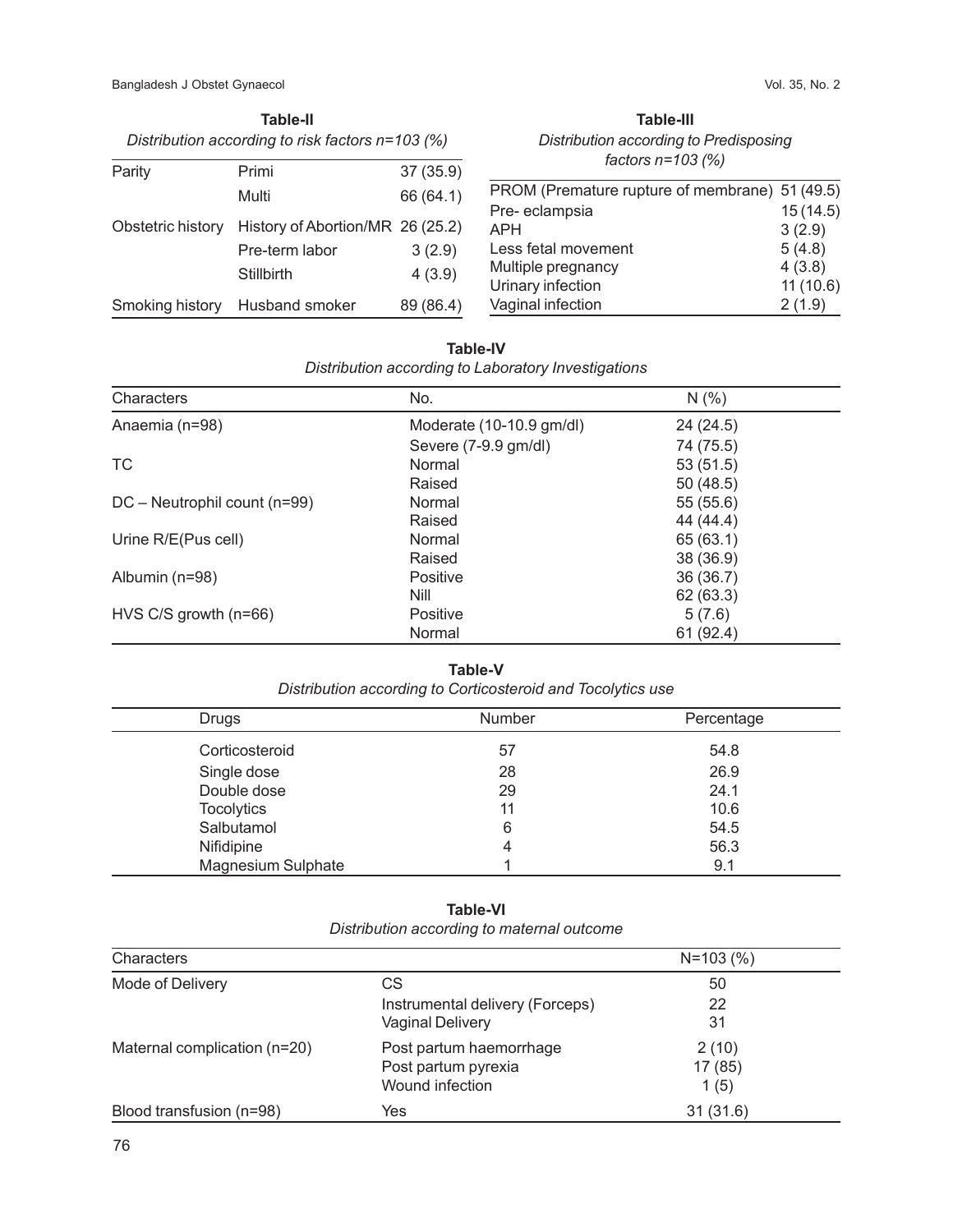Predisposing Factors and Outcome of Preterm Birth in a Tertiary Hospital Sanchenness Caria Tasnim et al.

| Character                                            | Number (%)          |  |
|------------------------------------------------------|---------------------|--|
| Birth weight $(kg)$ (n=103)                          |                     |  |
| LBW (1.5-2.49 kg)                                    | 83 (80.6)           |  |
| VLBW (1-1.49 kg)                                     | 2(1.9)              |  |
| Normal weight (e"2.5 kg)                             | 18 (17.5)           |  |
| Delayed cry                                          | 68 (66)             |  |
| Admission in neonatal ward                           | 57 (55.8)           |  |
| Death within 7 days                                  | 2(1.9)              |  |
| Septicemia                                           | 3(2.9)              |  |
| Jaundice                                             | 25(24.3)            |  |
| Non establishment of BF                              | 7(6.8)              |  |
| Apgar score at 1 minute (n=101) 4-7More than 7       | 87 (86.1) 14 (13.9) |  |
| Apgar score at 5 minute (n=100)4-7More than 7 minute | 44(44)56(56)        |  |

**Table-VII** *Distribution according to Fetal outcome*

| Characters                    |                                                                                                                                                   | Gestational age (N=103)                                                    |                                                                                   | P value |
|-------------------------------|---------------------------------------------------------------------------------------------------------------------------------------------------|----------------------------------------------------------------------------|-----------------------------------------------------------------------------------|---------|
|                               |                                                                                                                                                   | 28 - 34 weeks                                                              | 35 - 37 weeks                                                                     |         |
| Smoker                        | Husband<br>None                                                                                                                                   | 18 (78.3)<br>5(21.7)                                                       | 71 (88.8)<br>9(11.2)                                                              | 0.297   |
| Obstetric factor (n=95)       | Active labor<br><b>APH</b><br>Less fetal movement<br>Multiple pregnancy<br>Pre-eclampsia<br><b>PROM</b><br>Urinary infection<br>Vaginal infection | 1(4.3)<br>1(4.3)<br>1(4.3)<br>0(0)<br>5(21.7)<br>12(52.2)<br>3(13)<br>0(0) | 3(4.2)<br>2(2.8)<br>4(5.6)<br>4(5.6)<br>10(13.9)<br>39(54.2)<br>8(11.1)<br>2(2.8) | 0.913   |
| Mode of delivery              | <b>CS</b><br>Instrumental delivery<br><b>NVD</b>                                                                                                  | 10(43.5)<br>3(13)<br>10(43.5)                                              | 40 (50)<br>19(23.8)<br>21(26.2)                                                   | 0.241   |
| Birth weight $(kg)$ (n=102)   | LBW (1.5-2.49 kg)<br>VLBW (1-1.49 kg)<br>Normal weight (e"2 kg)                                                                                   | 22(95.7)<br>1(4.3)<br>0(0)                                                 | 61(77.2)<br>1(1.3)<br>17(21.5)                                                    | 0.021   |
| Delayed cry                   | Yes<br>No<br>Absent                                                                                                                               | 10(52.6)<br>9(47.4)<br>0(0)                                                | 19(38.8)<br>29 (59.2)<br>1(2)                                                     | 0.263   |
| Admission in neonatal ward    | Yes<br>No                                                                                                                                         | 21(91.3)<br>2(8.7)                                                         | 36(45)<br>44 (55)                                                                 | 0.000   |
| Hospital stay duration (days) | 1-3 days<br>4-7 days<br>More than 7 days                                                                                                          | 9(39.1)<br>14 (60.9)<br>0(0)                                               | 37(46.8)<br>41 (51.9)<br>1(1.3)                                                   | 0.600   |

**Table-VIII** *Correlation between gestational age and selected parameters*

#### **Discussion:**

Preterm birth is an issue of concern and various research being done to find out the contributory

factors. In a population based study from Chile preterm birth was more prevalent among mothers younger than 18 years and older than 38 years,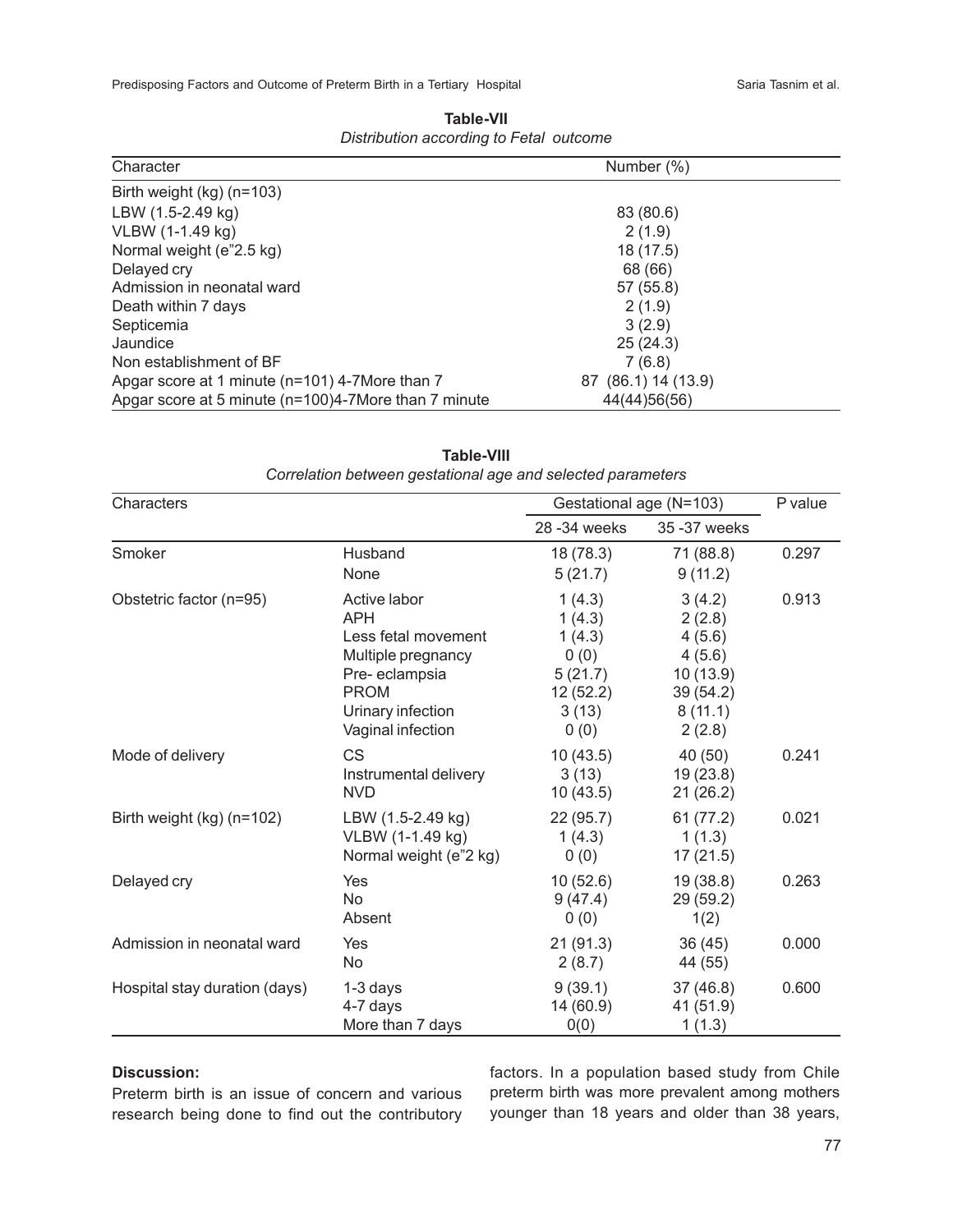primipara and grand multipara<sup>14</sup>. In the current study majority was between second and third decade of life and multigravida. This is a reflection of social norm of early marriage and child bearing. In a study from Iran mean age was 28, 3±6.1 and were same with mothers of term pregnancy<sup>15</sup>

Most women in this study were residents of rural areas which is consistent with study from Tanzania. Theresia et.  $al^{16}$  who has shown that women who live in rural areas during pregnancy are 5% more likely to have preterm delivery. This may be due to more likelihood of engaging in hard physical activity in rural areas and limited accessibility to health facilities for prevention of Preterm birth $16$ .

Among the risk factors multiparity, premature rupture membrane, APH, preeclampsia were prevalent in the current study.In a study from Tanzania it was found that PIH was seven fold more likely to have preterm birth<sup>16</sup>. It is described that hypertensive disease decrease uteroplacental blood flow leading to intrauterine growth retardation that cause preterm delivery.In a study from India 14.4% reported to have history of preterm delivery and a similar proportion had history of abortion<sup>10</sup>. The EPIPAGE study showed women with history of induced abortion is at higher risk of Preterm labour<sup>17</sup>. Majority of Premature labour were late preterm which is consistent with a community based research in Bangladesh<sup>18</sup>.

History of preterm birth is an important risk factor for recurrence of preterm delivery. Study has shown an odd ratio of approximately 3 for recurrence of preterm labour<sup>19, 20</sup> Schaarf et.al. reported that risk of subsequent twin preterm birth is significantly increased after a previous preterm singleton delivery than previous term singleton delivery<sup>21</sup>. In the current study history of preterm labour was found in about 3% cases. This might be an under reported figure resulting from delay in availing antenatal care so that appropriate dating of pregnancy is often missed.

There is evidence that Sexual Intercourse during the previous week, multiparity, short interval from last delivery, preeclampsia, fetal anomaly, rupture of membranes, hypertension, and amniotic fluid leak, respectively were risk factors for preterm labor. On the other hand, iron consumption, cephalic presentation, systemic disease, history of caesarean section, prenatal care, and optimum maternal weight could be considered as protective factors<sup>15</sup>. Some

studies have demonstrated that adequate utilization of pre-natal care is accompanied with improved birth weights and lower risk of preterm birth<sup>22</sup>.

Lockwood CJ estimated 50% of spontaneous preterm births are associated with ascending genital tract infection.and those occurring before 30 weeks gestation are even more likely to be infectionrelated<sup>23.</sup> The incidence of histologic chorioamnionitis was found more with lower gestational age $^{24}$ . The significance of intrauterine infection lies not only in its contribution to the overall problem of preterm birth, but also in its unique neonatal sequelae. In the short term, very low birthweight infants born to mothers with clinical chorioamnionitis have twofold to threefold higher rates of respiratory distress syndrome, sepsis, and seizers compared with infants of similar birthweight born to uninfected mothers<sup>24</sup>. Intrauterine infection have 2 to 3 fold higher risk of respiratory distress syndrome in preterm infants<sup>24</sup>.

Urinary tract infections, malaria, bacterial vaginosis, HIV and syphilis are all associated with increased risk of preterm birth. In a study, presence of bacterial vaginosis at 28 weeks gestation was associated with an increased risk of spontaneous preterm birth<sup>25</sup>In the current study there was very limited scope of investigation facility, that may be a reason for infrequent diagnosis of infection in both mother and baby.

Smoking has been linked to preterm labor, and in this study majority of husbands were smokers. Smoking and excessive alcohol consumption as well as periodontal disease have been associated with increased risk of preterm birth<sup>26.</sup> In a meta analysis Cui et. al found that passive maternal smoking is associated with an increased risk of preterm birth<sup>27</sup>. Study from Indonesia showed that Smoking was associated with a decrease in the gestational age and an increased risk of preterm birth<sup>28</sup>. Maternal age, parity, previous preterm birth, multiple gestation, pregnancy induced hypertension, antepartum hemorrhage, prolonged prelabor rupture of membranes and urinary tract infections were significantly associated with preterm birth which is consistent with other studies.<sup>8</sup>.

Preterm rupture of membranes and infection were the common association of preterm labour consistent with other studies. Caesarean section was more in preterm labour>34 weeks than <34weeks but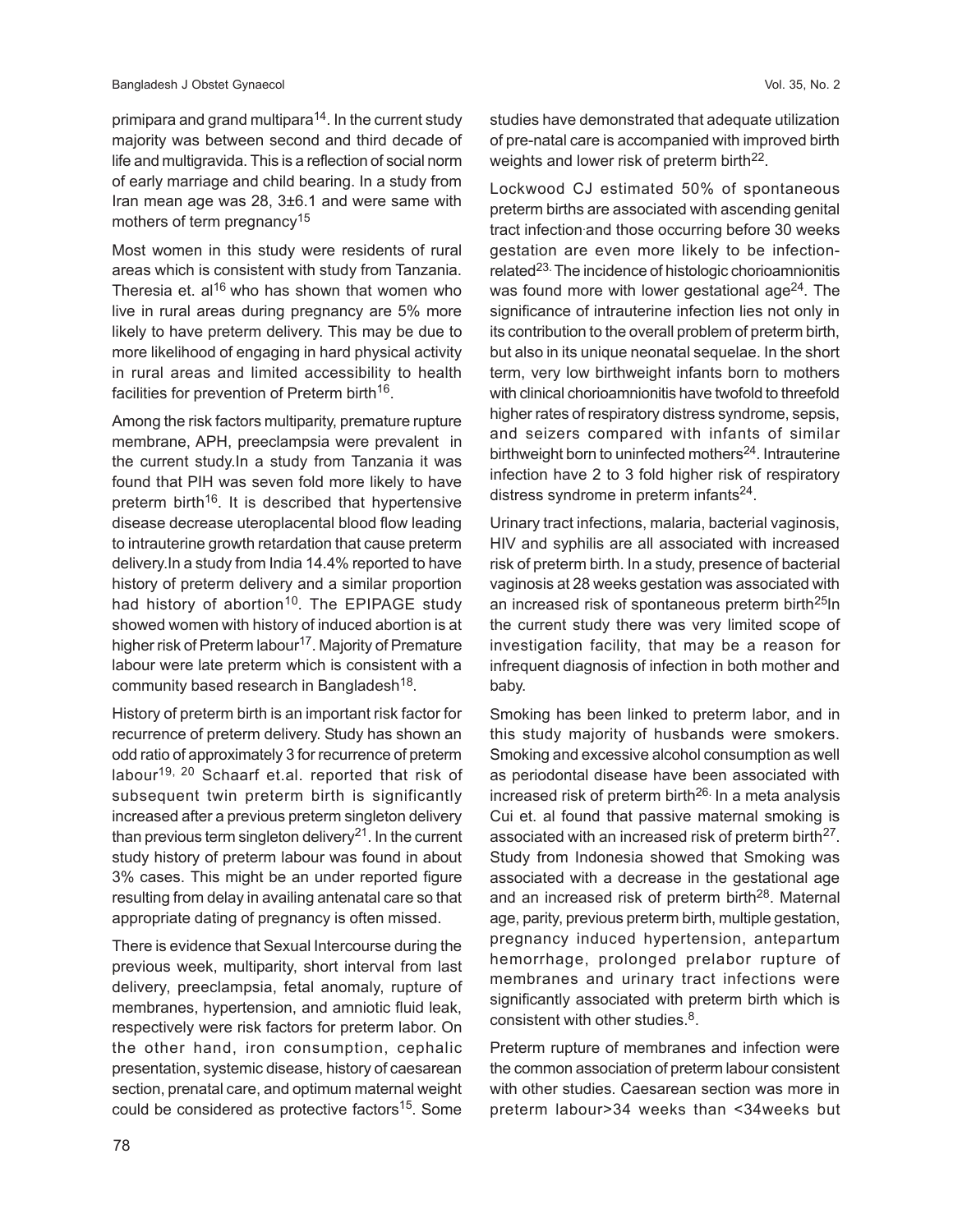difference was not significant statistically (Table 8). However, this could be due to more liberal use of caesarean section in favour of better neonatal survival in late PML for obstetric indication like PROM.

A study from Bangladesh revealed a downward trend in preterm births in a rural setting, from 29% in 1990– 1994 to 11% in 2010–201429. One-quarter of this reduction in the proportion of preterm births was attributed to the decrease in parity and the rapid expansion of girls' education across this time period<sup>29</sup>. The UN declared Sustainable Development Goals (SDG) target aims to reduce neonatal mortality to at least as low as 12 deaths per 1,000 live births by 2030 which is achievable by reducing preterm births. Addressing the sociodemographic and obstetric risk factors through appropriate interventions can contribute towards reduction of preterm births.

#### **Conclusion:**

Preterm birth is quite common and complex problem and puts heavy pressure on hospital services as well as on the family. Multiparity, paternal smoking, infection, previous preterm birth, abortion and premature rupture of membrane were found to be common risk factors. Creating awareness among health professionals and public for reduction of avoidable risk factors and taking appropriate measures to address preterm birth is recommended.

#### **Reference:**

- 1. United Nations Inter-agency Group for Child Mortality Estimation (UN IGME) 'Levels & Trends in Child Mortality: Report 2018, Estimates developed by the United Nations Inter-agency Group for Child Mortality Estimation', United Nations Children's Fund, New York, 2018
- 2. Institute of Medicine. Preterm Birth: Cases consequences and prevention. Washinton DC: National academy press, 2007
- 3. Lawn JE, Kerber K, Enweronu-Laryea C, Cousens S: 3.6 million neonatal deaths - what is progressing and what is not? SeminPerinatol 2010, 34:371-386.
- 4. Liu L, Oza S, Hogan D, Chu Y, Perin J, Zhu J, et al. Global, regional, and national causes of under-5 mortality in 2000-15: an updated systematic analysis with implications for the

Sustainable Development Goals. Lancet. 2016;388(10063):3027-35.

- 5. McPheeters ML, Miller WC. Hartmann KE et al. The epidemiologyof threatened preterm labor: a prospective cohort study. Am J ObstetGynecol 2005;192;1325-9
- 6. Blencowe H, Cousens S, Oestergaard MZ, Chou D, Moller AB, Narwal R, Adler A, Vera Garcia C, Rohde S, Say L, Lawn JE.National, regional, and worldwide estimates of preterm birth rates in the year 2010 with time trends since 1990 for selected countries: a systematic analysis and implications.Lancet. 2012 Jun 9;379(9832):2162-72. doi: 10.1016/S0140- 6736(12)60820-4.
- 7. Goldenberg RL, Gravett MG, Iams J, Papageorghiou AT, Waller SA, Kramer M, Culhane J, Barros F, Conde-Agudelo A, Bhutta ZA. Et al.The preterm birth syndrome: issues to consider in creating a classification system. Am J Obstet Gynecol. 2012;206: 113–118.
- 8. Peter W, Aggrey W, Ahmed L, Dalton W and Paul Ng'ang'a. Prevalence and factors associated with preterm birth at Kenyatta national hospital BMC Pregnancy and Childbirth (2018) 18:107 https://doi.org/10.1186/s12884- 018-1740-2
- 9. Chawanpaiboon S , Vogel JP , Moller A-B , *et al* Global, regional, and national estimates of levels of preterm birth in 2014: a systematic review and modelling analysis*. Lancet Glob Health* 2019*;* 7:e37*–*46*.*doi:10.1016/S2214- 109X(18)30451-0
- 10. Singh U, Singh N, Seth S. A prospective analysis of etiology and outcome of preterm labor J Obste tGynecol India 2007; Vol. 57, No. 1 :
- 11. LisokonKona S. Sabr Y, Butler B, Joseph K S. International comparison of Preterm birth: higher rates of late preterm birth are associated with lower rates of stillbirth and neonatal death BJOG 2012 ;119 : 1630-1639
- 12. Ananth, Cande V. Joseph, K S. Oyelese, Yinka Demissie, Kitaw Vintzileos, Anthony M. Trends in Preterm Birth and Perinatal Mortality among Singletons: United States, 1989 Through 2000 Obstetrics & Gynecology: May 2005 - Volume